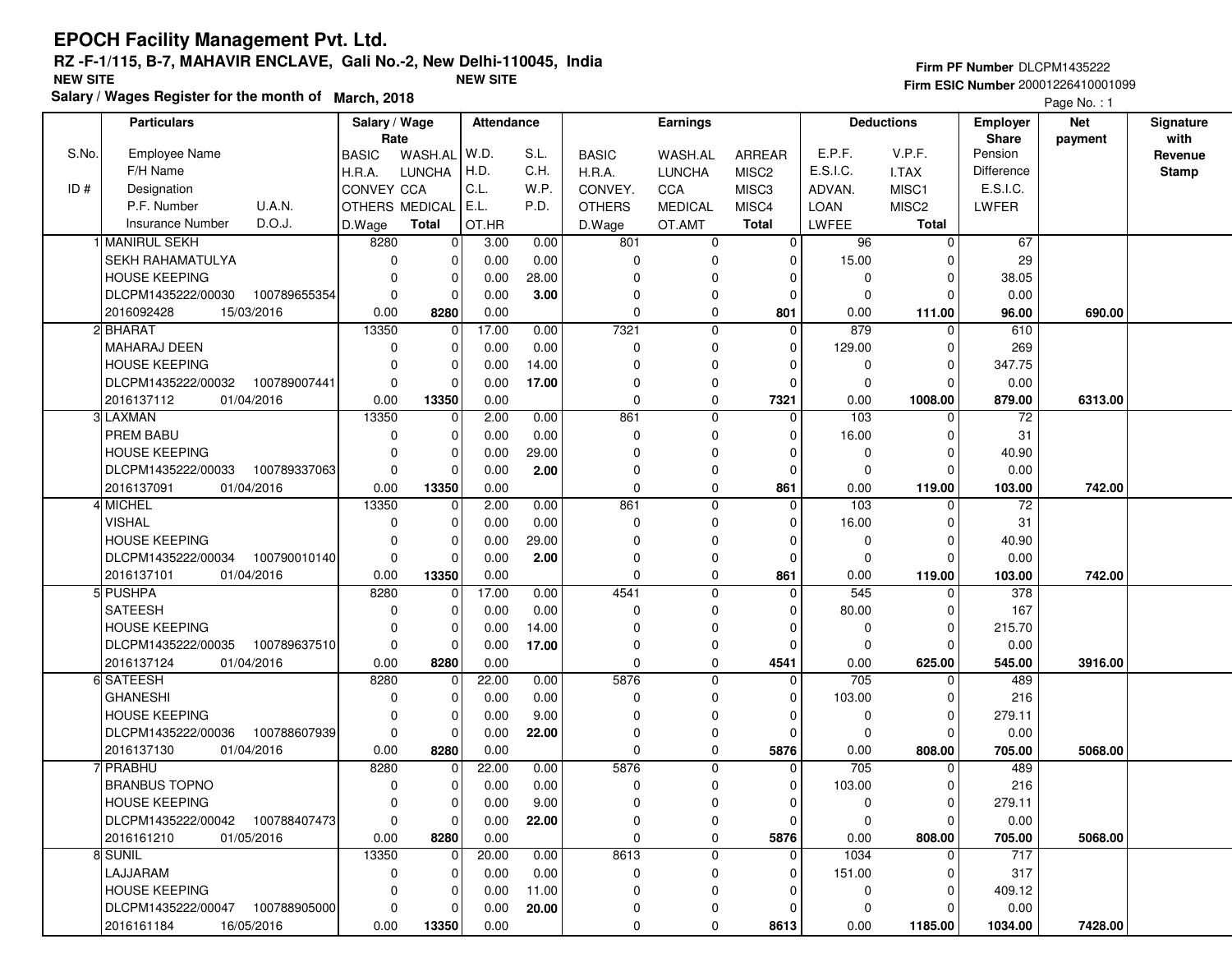### **EPOCH Facility Management Pvt. Ltd. RZ -F-1/115, B-7, MAHAVIR ENCLAVE, Gali No.-2, New Delhi-110045, IndiaFirm ESIC Number** 20001226410001099 **NEW SITE NEW SITE**

**Salary / Wages Register for the month of March, 2018**

|  | <b>Firm PF Number DLCPM1435222</b> |  |  |  |  |  |  |  |
|--|------------------------------------|--|--|--|--|--|--|--|
|  |                                    |  |  |  |  |  |  |  |

Page No. : 2

|       | <b>Particulars</b>                 | Salary / Wage  |               | Attendance |       |               | <b>Earnings</b> |                   |             | <b>Deductions</b> | <b>Employer</b>   | <b>Net</b> | Signature    |
|-------|------------------------------------|----------------|---------------|------------|-------|---------------|-----------------|-------------------|-------------|-------------------|-------------------|------------|--------------|
|       |                                    | Rate           |               |            |       |               |                 |                   |             |                   | <b>Share</b>      | payment    | with         |
| S.No. | <b>Employee Name</b>               | <b>BASIC</b>   | WASH.AL       | W.D.       | S.L.  | <b>BASIC</b>  | WASH.AL         | ARREAR            | E.P.F.      | V.P.F.            | Pension           |            | Revenue      |
|       | F/H Name                           | H.R.A.         | <b>LUNCHA</b> | H.D.       | C.H.  | H.R.A.        | <b>LUNCHA</b>   | MISC <sub>2</sub> | E.S.I.C.    | I.TAX             | <b>Difference</b> |            | <b>Stamp</b> |
| ID#   | Designation                        | CONVEY CCA     |               | C.L.       | W.P.  | CONVEY.       | CCA             | MISC3             | ADVAN.      | MISC1             | E.S.I.C.          |            |              |
|       | U.A.N.<br>P.F. Number              | OTHERS MEDICAL |               | E.L.       | P.D.  | <b>OTHERS</b> | <b>MEDICAL</b>  | MISC4             | <b>LOAN</b> | MISC <sub>2</sub> | LWFER             |            |              |
|       | Insurance Number<br>D.O.J.         | D.Wage         | Total         | OT.HR      |       | D.Wage        | OT.AMT          | <b>Total</b>      | LWFEE       | <b>Total</b>      |                   |            |              |
|       | 9 NARENDER SHARMA                  | 8280           | $\mathbf 0$   | 20.00      | 0.00  | 5342          | 0               | $\mathbf 0$       | 641         | $\overline{0}$    | 445               |            |              |
|       | <b>G P SHARMA</b>                  | $\Omega$       | 0             | 0.00       | 0.00  | 0             | 0               | $\Omega$          | 94.00       | $\Omega$          | 196               |            |              |
|       | <b>SUPERVISOR</b>                  | $\Omega$       | 0             | 0.00       | 11.00 | $\Omega$      | $\Omega$        | $\Omega$          | 0           | $\Omega$          | 253.75            |            |              |
|       | DLCPM1435222/00052 100788575964    | $\Omega$       | $\mathbf 0$   | 0.00       | 20.00 | $\Omega$      | 0               | $\Omega$          | $\Omega$    | $\Omega$          | 0.00              |            |              |
|       | 25/06/2016<br>2016197726           | 0.00           | 8280          | 0.00       |       | $\mathbf 0$   | $\mathbf 0$     | 5342              | 0.00        | 735.00            | 641.00            | 4607.00    |              |
|       | 10 HARISH PARSAD                   | 8280           | 0             | 18.00      | 0.00  | 4808          | $\mathbf 0$     | $\Omega$          | 577         | $\Omega$          | 401               |            |              |
|       | LE JANARDHAN                       | 0              | 0             | 0.00       | 0.00  | 0             | $\Omega$        | $\Omega$          | 85.00       | $\Omega$          | 176               |            |              |
|       | FIELD EX.                          | $\Omega$       | 0             | 0.00       | 13.00 | $\Omega$      | $\Omega$        | $\Omega$          | $\mathbf 0$ | 0                 | 228.38            |            |              |
|       | DLCPM1435222/00059 100788953807    | $\mathbf 0$    | $\mathbf 0$   | 0.00       | 18.00 | 0             | 0               | $\Omega$          | $\mathbf 0$ | $\Omega$          | 0.00              |            |              |
|       | 2016263769<br>01/08/2016           | 0.00           | 8280          | 0.00       |       | $\pmb{0}$     | 0               | 4808              | 0.00        | 662.00            | 577.00            | 4146.00    |              |
|       | 11 KAMLESH YADAV                   | 10000          | $\mathbf 0$   | 15.00      | 0.00  | 4839          | $\mathbf 0$     | $\Omega$          | 581         | $\Omega$          | 403               |            |              |
|       | <b>RAJENDER SINGH</b>              | 0              | 0             | 0.00       | 0.00  | $\mathbf 0$   | $\Omega$        | $\Omega$          | 85.00       | $\Omega$          | 178               |            |              |
|       | <b>DIRECTOR</b>                    | $\Omega$       | 0             | 0.00       | 16.00 | 0             | O               | $\Omega$          | 0           | $\Omega$          | 229.85            |            |              |
|       | DLCPM1435222/00060 100789396919    | $\mathbf 0$    | $\mathbf 0$   | 0.00       | 15.00 | 0             | 0               | $\Omega$          | $\mathbf 0$ | $\Omega$          | 0.00              |            |              |
|       | 2016263733<br>01/08/2016           | 0.00           | 10000         | 0.00       |       | $\mathbf 0$   | 0               | 4839              | 0.00        | 666.00            | 581.00            | 4173.00    |              |
|       | 12 AVINASH SINGH RAJPUT            | 10000          | 0             | 15.00      | 0.00  | 4839          | 0               | 0                 | 581         | 0                 | 403               |            |              |
|       | RAMBACHAN SINGH                    | $\Omega$       | 0             | 0.00       | 0.00  | $\mathbf 0$   | $\Omega$        | $\Omega$          | 85.00       | $\Omega$          | 178               |            |              |
|       | <b>DIRECTOR</b>                    | $\Omega$       | 0             | 0.00       | 16.00 | $\Omega$      | $\Omega$        | <sup>0</sup>      | 0           | $\Omega$          | 229.85            |            |              |
|       | DLCPM1435222/00061<br>100789477622 | $\Omega$       | 0             | 0.00       | 15.00 | $\Omega$      | $\mathbf 0$     | $\Omega$          | $\mathbf 0$ | $\Omega$          | 0.00              |            |              |
|       | 2016263773<br>01/08/2016           | 0.00           | 10000         | 0.00       |       | $\Omega$      | $\mathbf 0$     | 4839              | 0.00        | 666.00            | 581.00            | 4173.00    |              |
|       | 13 VIJAY GOPE                      | 8694           | 0             | 22.00      | 0.00  | 6170          | $\mathbf 0$     | $\Omega$          | 740         | $\Omega$          | 514               |            |              |
|       | <b>RAMESH GOPE</b>                 | $\Omega$       | 0             | 0.00       | 0.00  | 0             | 0               | $\Omega$          | 108.00      | 0                 | 226               |            |              |
|       | <b>HOUSE KEEPING</b>               | $\Omega$       | 0             | 0.00       | 9.00  | 0             | $\Omega$        | $\Omega$          | 0           | $\mathbf 0$       | 293.08            |            |              |
|       | DLCPM1435222/00068<br>100953589183 | $\mathbf 0$    | $\mathbf 0$   | 0.00       | 22.00 | $\Omega$      | 0               | 0                 | $\mathbf 0$ | 0                 | 0.00              |            |              |
|       | 2016310509<br>22/09/2016           | 0.00           | 8694          | 0.00       |       | $\mathbf 0$   | 0               | 6170              | 0.00        | 848.00            | 740.00            | 5322.00    |              |
|       | 14 PANKAJ KUMAR                    | 8694           | 0             | 22.00      | 0.00  | 6170          | $\mathbf 0$     | $\Omega$          | 740         | $\Omega$          | 514               |            |              |
|       | <b>VIJENDRA SINGH</b>              | $\Omega$       | 0             | 0.00       | 0.00  | $\mathbf 0$   | $\mathbf 0$     | $\Omega$          | 108.00      | $\Omega$          | 226               |            |              |
|       | <b>HOUSE KEEPING</b>               | $\Omega$       | 0             | 0.00       | 9.00  | $\Omega$      | $\Omega$        | $\Omega$          | $\mathbf 0$ | $\Omega$          | 293.08            |            |              |
|       | DLCPM1435222/10072 100985216306    | $\mathbf 0$    | $\mathbf 0$   | 0.00       | 22.00 | $\Omega$      | 0               | $\Omega$          | $\mathbf 0$ | $\Omega$          | 0.00              |            |              |
|       | 2016378350<br>10/11/2016           | 0.00           | 8694          | 0.00       |       | $\mathbf 0$   | 0               | 6170              | 0.00        | 848.00            | 740.00            | 5322.00    |              |
|       | 15 PRATHAP                         | 6928           | 0             | 22.00      | 0.00  | 4917          | 0               | $\Omega$          | 590         | $\Omega$          | 410               |            |              |
|       | <b>SAKAMMA</b>                     | 0              | 0             | 0.00       | 0.00  | 0             | $\Omega$        | 0                 | 87.00       | 0                 | 180               |            |              |
|       | <b>HOUSE KEEPING</b>               | $\Omega$       | 0             | 0.00       | 9.00  | $\mathbf 0$   | $\Omega$        | $\Omega$          | $\mathbf 0$ | 0                 | 233.56            |            |              |
|       | DLCPM1435222/10079 101045693705    | $\mathbf 0$    | 0             | $0.00\,$   | 22.00 | 0             | 0               | 0                 | 0           | 0                 | 0.00              |            |              |
|       | 2016556206<br>01/02/2017           | 0.00           | 6928          | 0.00       |       | 0             | 0               | 4917              | 0.00        | 677.00            | 590.00            | 4240.00    |              |
|       | 16 AJAY PAL                        | 13350          | 0             | 22.00      | 0.00  | 9474          | 0               | 0                 | 1137        | 0                 | 789               |            |              |
|       | <b>SUKH LAL</b>                    | 0              | 0             | 0.00       | 0.00  | 0             | 0               | $\Omega$          | 166.00      | $\Omega$          | 348               |            |              |
|       | <b>HOUSE KEEPING</b>               | 0              | 0             | 0.00       | 9.00  | 0             | 0               | <sup>0</sup>      | 0           | 0                 | 450.02            |            |              |
|       | DLCPM1435222/10082 101071263709    | 0              | 0             | 0.00       | 22.00 | 0             | 0               | 0                 | 0           | $\Omega$          | 0.00              |            |              |
|       | 2016263776<br>01/03/2017           | 0.00           | 13350         | 0.00       |       | 0             | 0               | 9474              | 0.00        | 1303.00           | 1137.00           | 8171.00    |              |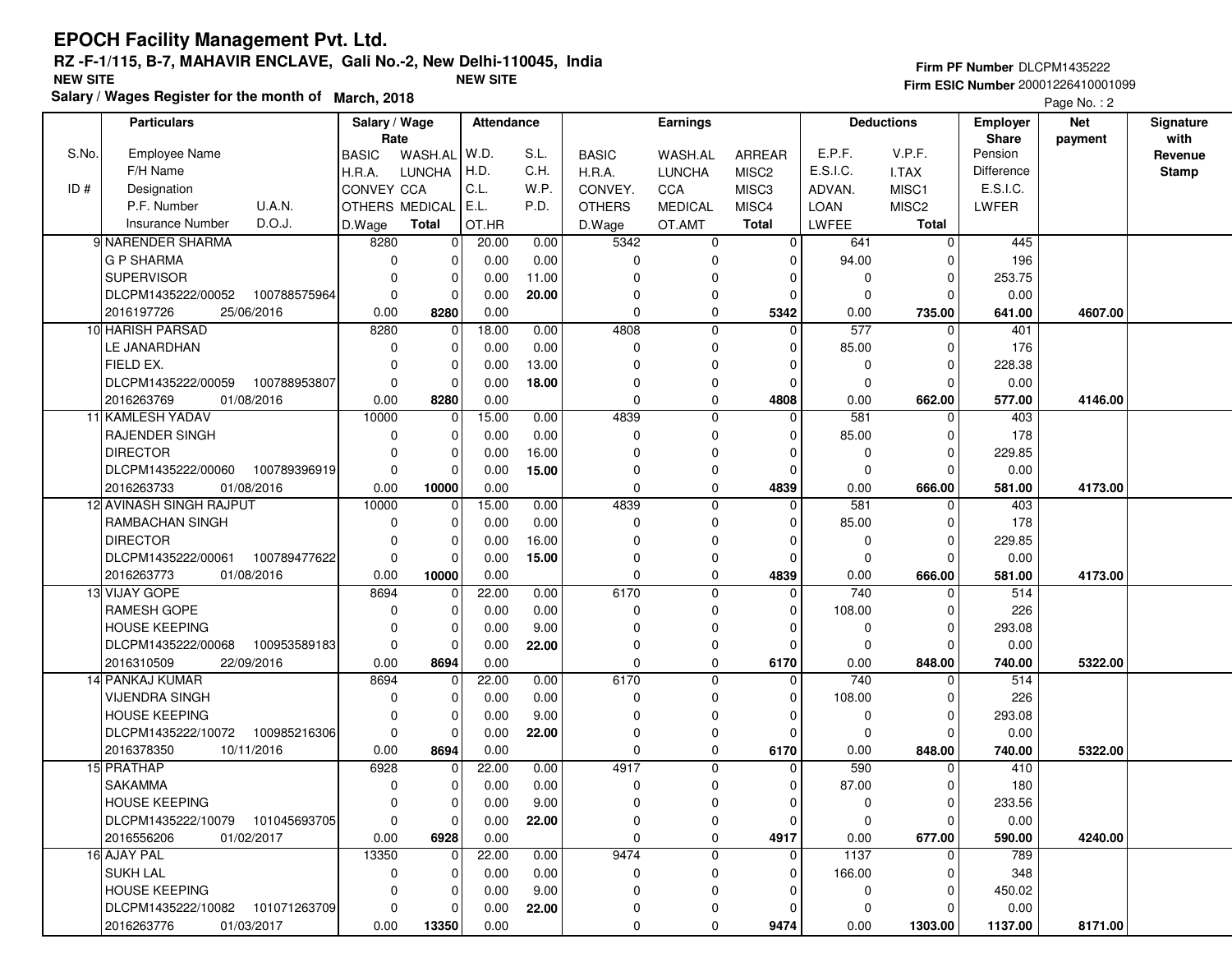|  | <b>Firm PF Number DLCPM1435222</b> |  |  |  |  |  |  |  |
|--|------------------------------------|--|--|--|--|--|--|--|
|  |                                    |  |  |  |  |  |  |  |

 **Firm ESIC Number** 20001226410001099Page No.: 3

|       | <b>Particulars</b>                 | Salary / Wage |                | <b>Attendance</b> |       |               | <b>Earnings</b> |                   |                  | <b>Deductions</b> | <b>Employer</b> | <b>Net</b> | Signature    |
|-------|------------------------------------|---------------|----------------|-------------------|-------|---------------|-----------------|-------------------|------------------|-------------------|-----------------|------------|--------------|
|       |                                    | Rate          |                |                   |       |               |                 |                   |                  |                   | Share           | payment    | with         |
| S.No. | <b>Employee Name</b>               | <b>BASIC</b>  | WASH.AL        | W.D.              | S.L.  | <b>BASIC</b>  | WASH.AL         | ARREAR            | E.P.F.           | V.P.F.            | Pension         |            | Revenue      |
|       | F/H Name                           | H.R.A.        | <b>LUNCHA</b>  | H.D.              | C.H.  | H.R.A.        | <b>LUNCHA</b>   | MISC <sub>2</sub> | E.S.I.C.         | I.TAX             | Difference      |            | <b>Stamp</b> |
| ID#   | Designation                        | CONVEY CCA    |                | C.L.              | W.P.  | CONVEY.       | CCA             | MISC3             | ADVAN.           | MISC1             | E.S.I.C.        |            |              |
|       | <b>U.A.N.</b><br>P.F. Number       |               | OTHERS MEDICAL | E.L.              | P.D.  | <b>OTHERS</b> | <b>MEDICAL</b>  | MISC4             | LOAN             | MISC <sub>2</sub> | LWFER           |            |              |
|       | D.O.J.<br>Insurance Number         | D.Wage        | Total          | OT.HR             |       | D.Wage        | OT.AMT          | Total             | LWFEE            | <b>Total</b>      |                 |            |              |
|       | 17 DINESH CHANDRA                  | 8280          | 0              | 15.00             | 0.00  | 4006          | 0               | $\overline{0}$    | 481              | $\mathbf 0$       | 334             |            |              |
|       | <b>KESHAV DATT DHURA</b>           | $\Omega$      | 0              | 0.00              | 0.00  | $\mathbf 0$   | 0               | 0                 | 71.00            | ∩                 | 147             |            |              |
|       | <b>HOUSE KEEPING</b>               | $\Omega$      | $\Omega$       | 0.00              | 16.00 | $\mathbf 0$   |                 | $\Omega$          | 0                | $\Omega$          | 190.29          |            |              |
|       | DLCPM1435222/10080<br>101070317284 | $\Omega$      | $\Omega$       | 0.00              | 15.00 | 0             | 0               | $\Omega$          | $\Omega$         | $\Omega$          | 0.00            |            |              |
|       | 2016620333<br>10/03/2017           | 0.00          | 8280           | 0.00              |       | $\mathbf 0$   | $\mathbf 0$     | 4006              | 0.00             | 552.00            | 481.00          | 3454.00    |              |
|       | 18 RAHIM ALI                       | 8694          | 0              | 22.00             | 0.00  | 6170          | $\mathbf 0$     | $\Omega$          | $\overline{740}$ | $\Omega$          | 514             |            |              |
|       | <b>JAHERUL HUQUE</b>               | $\Omega$      | $\Omega$       | 0.00              | 0.00  | 0             | 0               | $\Omega$          | 108.00           | $\Omega$          | 226             |            |              |
|       | <b>HOUSE KEEPING</b>               | $\Omega$      | 0              | 0.00              | 9.00  | $\mathbf 0$   | 0               | $\Omega$          | 0                | $\Omega$          | 293.08          |            |              |
|       | DLCPM1435222/10083<br>101112893029 | $\Omega$      | $\mathbf 0$    | 0.00              | 22.00 | $\Omega$      | $\Omega$        | $\Omega$          | $\mathbf 0$      | $\Omega$          | 0.00            |            |              |
|       | 2016704296<br>16/05/2017           | 0.00          | 8694           | 0.00              |       | $\mathbf 0$   | 0               | 6170              | 0.00             | 848.00            | 740.00          | 5322.00    |              |
|       | 19 HABIJUL SEKH                    | 8280          | 0              | 22.00             | 0.00  | 5876          | 0               | $\Omega$          | 705              | $\Omega$          | 489             |            |              |
|       | <b>CHAN MIYA</b>                   | $\Omega$      | $\Omega$       | 0.00              | 0.00  | $\mathbf 0$   | $\Omega$        | $\Omega$          | 103.00           | $\Omega$          | 216             |            |              |
|       | <b>HOUSE KEEPING</b>               |               | $\Omega$       | 0.00              | 9.00  | $\Omega$      |                 | $\Omega$          | 0                | $\Omega$          | 279.11          |            |              |
|       | DLCPM1435222/10085<br>101112893040 | $\Omega$      | $\Omega$       | 0.00              | 22.00 | $\mathbf 0$   | $\Omega$        | $\Omega$          | $\mathbf 0$      | $\Omega$          | 0.00            |            |              |
|       | 2016704321<br>18/05/2017           | 0.00          | 8280           | 0.00              |       | $\mathbf 0$   | 0               | 5876              | 0.00             | 808.00            | 705.00          | 5068.00    |              |
|       | 20 SHRIRAM                         | 7600          | $\mathbf 0$    | 15.00             | 0.00  | 3677          | $\mathbf 0$     | $\Omega$          | 441              | $\Omega$          | 306             |            |              |
|       | <b>BABADIN</b>                     | $\Omega$      | 0              | 0.00              | 0.00  | $\mathbf 0$   | 0               | 0                 | 65.00            | 0                 | 135             |            |              |
|       | <b>SUPERVISOR</b>                  | $\Omega$      | 0              | 0.00              | 16.00 | $\Omega$      |                 | $\Omega$          | 0                | $\Omega$          | 174.66          |            |              |
|       | DLCPM1435222/10091 101135041382    | $\Omega$      | $\Omega$       | 0.00              | 15.00 | $\Omega$      | 0               | $\Omega$          | 0                | $\Omega$          | 0.00            |            |              |
|       | 2016756585<br>13/06/2017           | 0.00          | 7600           | 0.00              |       | $\mathbf 0$   | 0               | 3677              | 0.00             | 506.00            | 441.00          | 3171.00    |              |
|       | 21 SARJIT                          | 7600          | 0              | 20.00             | 0.00  | 4903          | $\Omega$        | 0                 | 588              | $\Omega$          | 408             |            |              |
|       | <b>MURARI</b>                      | $\Omega$      | $\Omega$       | 0.00              | 0.00  | $\Omega$      | $\Omega$        | $\Omega$          | 86.00            | $\Omega$          | 180             |            |              |
|       | <b>HOUSE KEEPING</b>               | $\Omega$      | $\Omega$       | 0.00              | 11.00 | $\Omega$      | O               | $\Omega$          | 0                | $\Omega$          | 232.89          |            |              |
|       | DLCPM1435222/10092 101135041395    | $\mathbf 0$   | $\mathbf 0$    | 0.00              | 20.00 | $\mathbf 0$   | 0               | $\mathbf 0$       | $\mathbf 0$      | $\Omega$          | 0.00            |            |              |
|       | 2016756606<br>10/06/2017           | 0.00          | 7600           | 0.00              |       | $\mathbf 0$   | 0               | 4903              | 0.00             | 674.00            | 588.00          | 4229.00    |              |
|       | 22 KHURASHEED                      | 7600          | 0              | 20.00             | 0.00  | 4903          | $\Omega$        | $\Omega$          | 588              | $\Omega$          | 408             |            |              |
|       | <b>MUNAVVAR</b>                    | $\Omega$      | $\Omega$       | 0.00              | 0.00  | 0             | ŋ               | $\Omega$          | 86.00            | $\Omega$          | 180             |            |              |
|       | <b>HOUSE KEEPING</b>               | $\Omega$      | $\Omega$       | 0.00              | 11.00 | $\Omega$      |                 | $\Omega$          | 0                | $\Omega$          | 232.89          |            |              |
|       | 101135041400<br>DLCPM1435222/10093 | $\Omega$      | $\Omega$       | 0.00              | 20.00 | 0             | 0               | $\Omega$          | 0                | $\Omega$          | 0.00            |            |              |
|       | 2016756630<br>10/06/2017           | 0.00          | 7600           | 0.00              |       | $\mathbf 0$   | $\mathbf 0$     | 4903              | 0.00             | 674.00            | 588.00          | 4229.00    |              |
|       | 23 KAMAL MINJ                      | 7600          | 0              | 20.00             | 0.00  | 4903          | 0               | $\Omega$          | 588              | $\Omega$          | 408             |            |              |
|       | <b>MANWARI MINJ</b>                | $\Omega$      | 0              | 0.00              | 0.00  | $\mathbf 0$   |                 | 0                 | 86.00            |                   | 180             |            |              |
|       | <b>HOUSE KEEPING</b>               | $\Omega$      | 0              | 0.00              | 11.00 | $\mathbf 0$   | 0               | 0                 | 0                | 0                 | 232.89          |            |              |
|       | DLCPM1435222/10094 101135041416    | 0             | 0              | 0.00              | 20.00 | 0             | 0               | 0                 | $\mathbf 0$      | 0                 | 0.00            |            |              |
|       | 2016756668<br>10/06/2017           | 0.00          | 7600           | 0.00              |       | 0             | 0               | 4903              | 0.00             | 674.00            | 588.00          | 4229.00    |              |
|       | 24 SANTA RAI                       | 7600          | 0              | 20.00             | 0.00  | 4903          | 0               | $\Omega$          | 588              | $\Omega$          | 408             |            |              |
|       | <b>INDRA BAHADUR RAI</b>           | 0             | 0              | 0.00              | 0.00  | 0             | 0               | $\Omega$          | 86.00            | $\Omega$          | 180             |            |              |
|       | <b>HOUSE KEEPING</b>               | $\Omega$      | 0              | 0.00              | 11.00 | 0             | $\Omega$        | $\Omega$          | 0                | $\Omega$          | 232.89          |            |              |
|       | DLCPM1435222/10095 101135041428    | 0             | 0              | 0.00              | 20.00 | 0             | 0               | 0                 | 0                | - 0               | 0.00            |            |              |
|       | 2016756706<br>25/06/2017           | 0.00          | 7600           | 0.00              |       | 0             | 0               | 4903              | 0.00             | 674.00            | 588.00          | 4229.00    |              |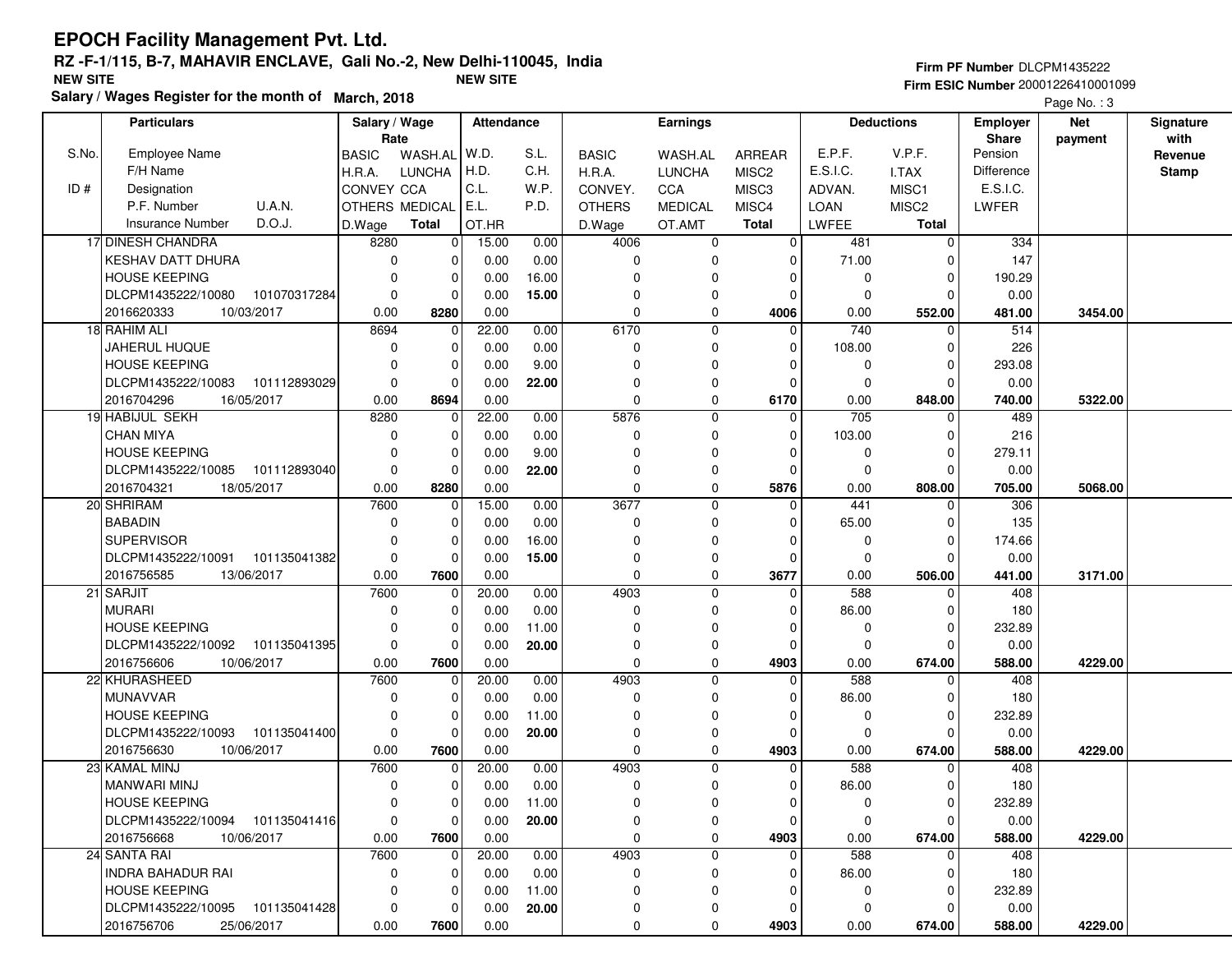#### **EPOCH Facility Management Pvt. Ltd. RZ -F-1/115, B-7, MAHAVIR ENCLAVE, Gali No.-2, New Delhi-110045, IndiaFirm ESIC Number** 20001226410001099 **NEW SITE NEW SITE**

**Salary / Wages Register for the month of March, 2018**

|  | Firm PF Number DLCPM1435222 |  |
|--|-----------------------------|--|
|  |                             |  |

Page No. : 4

|       | <b>Particulars</b>                 | Salary / Wage |                | <b>Attendance</b> |       |               | <b>Earnings</b> |                   |                 | <b>Deductions</b> | <b>Employer</b> | <b>Net</b> | Signature    |
|-------|------------------------------------|---------------|----------------|-------------------|-------|---------------|-----------------|-------------------|-----------------|-------------------|-----------------|------------|--------------|
|       |                                    | Rate          |                |                   |       |               |                 |                   |                 |                   | Share           | payment    | with         |
| S.No. | <b>Employee Name</b>               | <b>BASIC</b>  | WASH.AL        | W.D.              | S.L.  | <b>BASIC</b>  | WASH.AL         | ARREAR            | E.P.F.          | V.P.F.            | Pension         |            | Revenue      |
|       | F/H Name                           | H.R.A.        | <b>LUNCHA</b>  | H.D.              | C.H.  | H.R.A.        | <b>LUNCHA</b>   | MISC <sub>2</sub> | E.S.I.C.        | I.TAX             | Difference      |            | <b>Stamp</b> |
| ID#   | Designation                        | CONVEY CCA    |                | C.L.              | W.P.  | CONVEY.       | CCA             | MISC3             | ADVAN.          | MISC1             | E.S.I.C.        |            |              |
|       | <b>U.A.N.</b><br>P.F. Number       |               | OTHERS MEDICAL | E.L.              | P.D.  | <b>OTHERS</b> | <b>MEDICAL</b>  | MISC4             | <b>LOAN</b>     | MISC <sub>2</sub> | LWFER           |            |              |
|       | D.O.J.<br><b>Insurance Number</b>  | D.Wage        | <b>Total</b>   | OT.HR             |       | D.Wage        | OT.AMT          | <b>Total</b>      | LWFEE           | <b>Total</b>      |                 |            |              |
|       | 25 RAMKARAN                        | 7600          | 0              | 20.00             | 0.00  | 4903          | $\mathbf 0$     | $\Omega$          | 588             | $\Omega$          | 408             |            |              |
|       | LOK MAN                            | $\mathbf 0$   | 0              | 0.00              | 0.00  | $\mathbf 0$   | 0               | $\Omega$          | 86.00           | $\Omega$          | 180             |            |              |
|       | <b>HOUSE KEEPING</b>               | $\Omega$      | 0              | 0.00              | 11.00 | $\Omega$      | $\Omega$        | $\Omega$          | $\mathbf 0$     | $\Omega$          | 232.89          |            |              |
|       | DLCPM1435222/10096 101135041437    | $\mathbf 0$   | 0              | 0.00              | 20.00 | 0             | 0               | $\Omega$          | $\mathbf 0$     | $\Omega$          | 0.00            |            |              |
|       | 2016756750<br>10/06/2017           | 0.00          | 7600           | 0.00              |       | $\mathbf 0$   | 0               | 4903              | 0.00            | 674.00            | 588.00          | 4229.00    |              |
|       | 26 RINKU YADAV                     | 7600          | 0              | 20.00             | 0.00  | 4903          | $\overline{0}$  | 0                 | 588             | 0                 | 408             |            |              |
|       | SWAMI DAYAL YADAV                  | 0             | 0              | 0.00              | 0.00  | $\mathbf 0$   | $\Omega$        | $\Omega$          | 86.00           | 0                 | 180             |            |              |
|       | <b>HOUSE KEEPING</b>               | $\Omega$      | 0              | 0.00              | 11.00 | $\Omega$      | $\Omega$        | $\Omega$          | 0               | $\Omega$          | 232.89          |            |              |
|       | DLCPM1435222/10097 101135041444    | $\Omega$      | 0              | 0.00              | 20.00 | $\Omega$      | $\Omega$        | $\Omega$          | $\Omega$        | $\Omega$          | 0.00            |            |              |
|       | 2016756769<br>20/06/2017           | 0.00          | 7600           | 0.00              |       | $\mathbf 0$   | 0               | 4903              | 0.00            | 674.00            | 588.00          | 4229.00    |              |
|       | 27 SIMA KUMARI                     | 10064         | 0              | 30.00             | 0.00  | 9739          | $\mathbf 0$     | $\Omega$          | 1169            | $\Omega$          | 811             |            |              |
|       | SATYENDER KUMAR SINGH              | 0             | 0              | 0.00              | 0.00  | 0             | $\Omega$        | $\Omega$          | 171.00          | $\Omega$          | 358             |            |              |
|       | <b>HOUSE KEEPING</b>               | $\Omega$      | 0              | 0.00              | 1.00  | 0             | $\Omega$        | $\Omega$          | $\mathbf 0$     | 0                 | 462.60          |            |              |
|       | DLCPM1435222/10100 101177349253    | $\mathbf 0$   | $\mathbf 0$    | 0.00              | 30.00 | $\Omega$      | 0               | 0                 | $\mathbf 0$     | $\Omega$          | 0.00            |            |              |
|       | 2016854321<br>02/08/2017           | 0.00          | 10064          | 0.00              |       | $\mathbf 0$   | 0               | 9739              | 0.00            | 1340.00           | 1169.00         | 8399.00    |              |
|       | 28 KALPANA JANA                    | 8280          | 0              | 17.00             | 0.00  | 4541          | $\mathbf 0$     | $\Omega$          | 545             | $\Omega$          | 378             |            |              |
|       | <b>ARUN JANA</b>                   | $\Omega$      | 0              | 0.00              | 0.00  | $\mathbf 0$   | $\mathbf 0$     | $\Omega$          | 80.00           | $\Omega$          | 167             |            |              |
|       | <b>HOUSE KEEPING</b>               | $\Omega$      | 0              | 0.00              | 14.00 | $\Omega$      | $\Omega$        | $\Omega$          | 0               | $\Omega$          | 215.70          |            |              |
|       | DLCPM1435222/10098 101177323430    | $\mathbf 0$   | $\Omega$       | 0.00              | 17.00 | $\Omega$      | 0               | $\Omega$          | $\Omega$        | $\Omega$          | 0.00            |            |              |
|       | 2016854306<br>13/08/2017           | 0.00          | 8280           | 0.00              |       | $\mathbf 0$   | $\mathbf 0$     | 4541              | 0.00            | 625.00            | 545.00          | 3916.00    |              |
|       | 29 JAHIR SEKH                      | 8280          | $\mathbf 0$    | 3.00              | 0.00  | 801           | $\mathbf 0$     | $\Omega$          | 96              | $\Omega$          | 67              |            |              |
|       | <b>HABIBAR SEKH</b>                | 0             | 0              | 0.00              | 0.00  | 0             | $\mathbf 0$     | $\Omega$          | 15.00           | 0                 | 29              |            |              |
|       | <b>HOUSE KEEPING</b>               | $\Omega$      | 0              | 0.00              | 28.00 | $\Omega$      | $\Omega$        | $\Omega$          | $\mathbf 0$     | $\Omega$          | 38.05           |            |              |
|       | DLCPM1435222/10099 101177323448    | $\mathbf 0$   | 0              | 0.00              | 3.00  | $\Omega$      | 0               | $\Omega$          | $\mathbf 0$     | $\Omega$          | 0.00            |            |              |
|       | 2016854316<br>21/08/2017           | 0.00          | 8280           | 0.00              |       | $\mathbf 0$   | 0               | 801               | 0.00            | 111.00            | 96.00           | 690.00     |              |
|       | 30 SURESH SINGH                    | 8280          | 0              | 1.00              | 0.00  | 267           | $\mathbf 0$     | $\Omega$          | $\overline{32}$ | $\Omega$          | $\overline{22}$ |            |              |
|       | <b>KALYAN SINGH</b>                | $\Omega$      | 0              | 0.00              | 0.00  | $\mathbf 0$   | $\mathbf 0$     |                   | 5.00            | O                 | 10              |            |              |
|       | <b>HOUSE KEEPING</b>               | $\Omega$      | 0              | 0.00              | 30.00 | 0             | $\Omega$        | $\Omega$          | 0               | $\Omega$          | 12.68           |            |              |
|       | DLCPM1435222/10106<br>101191125020 | $\mathbf 0$   | $\mathbf 0$    | 0.00              | 1.00  | 0             | 0               | $\Omega$          | $\mathbf 0$     | $\Omega$          | 0.00            |            |              |
|       | 2016882206<br>12/09/2017           | 0.00          | 8280           | 0.00              |       | $\mathbf 0$   | 0               | 267               | 0.00            | 37.00             | 32.00           | 230.00     |              |
|       | 31 GOLAM YASDENI                   | 8280          | 0              | 20.00             | 0.00  | 5342          | 0               | $\mathbf 0$       | 641             | $\mathbf 0$       | 445             |            |              |
|       | JAYNAL ABEDIN                      | 0             | 0              | 0.00              | 0.00  | 0             | $\Omega$        | $\Omega$          | 94.00           | 0                 | 196             |            |              |
|       | <b>HOUSE KEEPING</b>               | $\mathbf 0$   | 0              | 0.00              | 11.00 | $\mathbf 0$   | 0               | $\Omega$          | $\mathbf 0$     | $\Omega$          | 253.75          |            |              |
|       | DLCPM1435222/10107 101191125031    | 0             | 0              | $0.00\,$          | 20.00 | 0             | 0               | 0                 | 0               | 0                 | 0.00            |            |              |
|       | 2016882251<br>13/09/2017           | 0.00          | 8280           | 0.00              |       | $\mathbf 0$   | 0               | 5342              | 0.00            | 735.00            | 641.00          | 4607.00    |              |
|       | 32 GAUTAM KUMAR                    | 8280          | 0              | 20.00             | 0.00  | 5342          | $\mathbf 0$     | 0                 | 641             | $\Omega$          | 445             |            |              |
|       | RAMLAL                             | 0             | 0              | 0.00              | 0.00  | 0             | 0               | 0                 | 94.00           | 0                 | 196             |            |              |
|       | <b>HOUSE KEEPING</b>               | 0             | 0              | 0.00              | 11.00 | 0             | 0               | <sup>0</sup>      | 0               | 0                 | 253.75          |            |              |
|       | DLCPM1435222/10102 101188245093    | 0             | 0              | 0.00              | 20.00 | 0             | 0               |                   | 0               | 0                 | 0.00            |            |              |
|       | 15/09/2017<br>2016882163           | 0.00          | 8280           | 0.00              |       | 0             | 0               | 5342              | 0.00            | 735.00            | 641.00          | 4607.00    |              |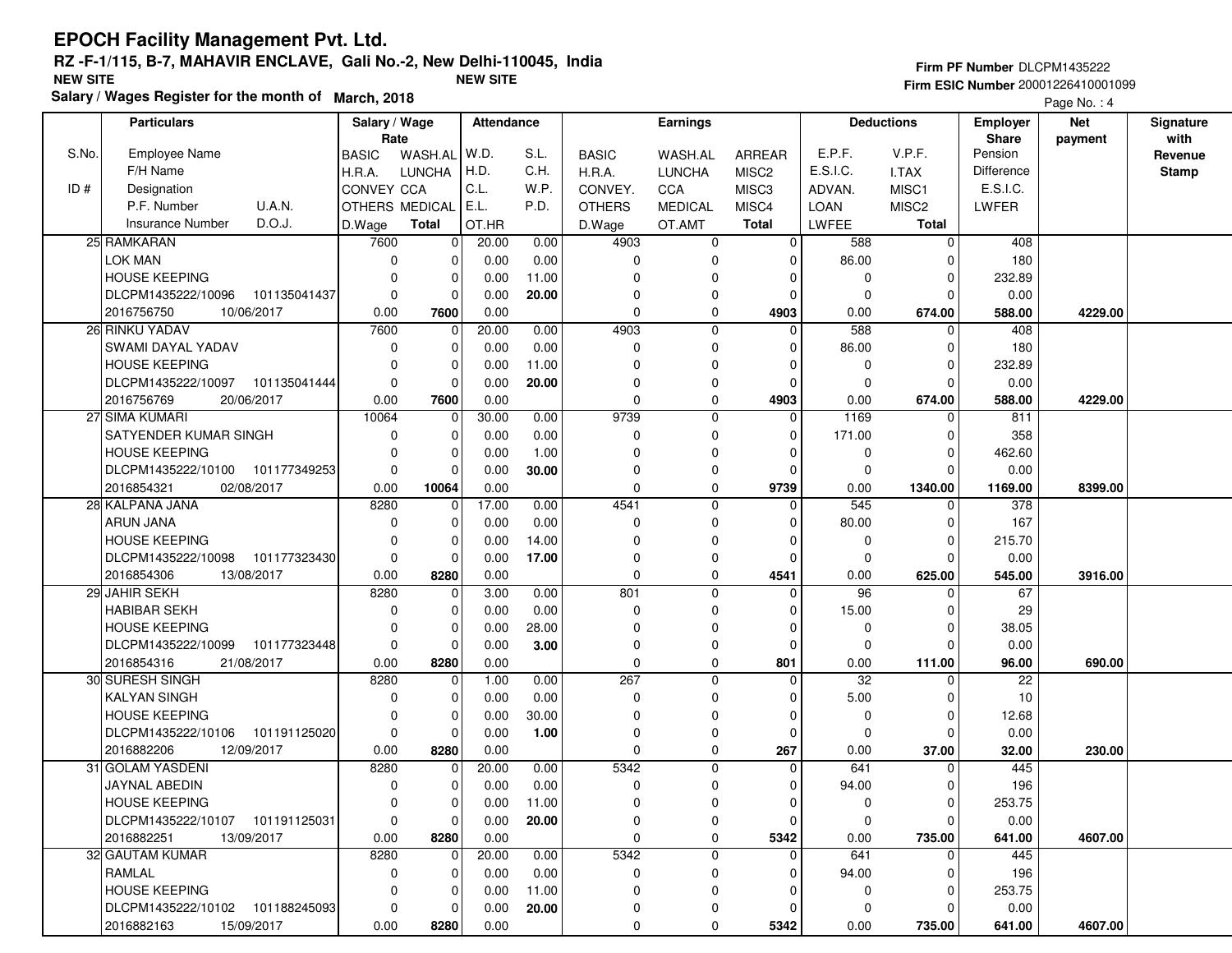| <b>Firm PF Number DLCPM1435222</b> |  |  |  |  |  |  |  |  |
|------------------------------------|--|--|--|--|--|--|--|--|
|                                    |  |  |  |  |  |  |  |  |

**Firm ESIC Number** 20001226410001099

Page No. : 5

|       | <b>Particulars</b>                 | Salary / Wage |                | <b>Attendance</b> | <b>Earnings</b> |               |                | <b>Deductions</b> | <b>Employer</b> | <b>Net</b>        | Signature        |         |              |
|-------|------------------------------------|---------------|----------------|-------------------|-----------------|---------------|----------------|-------------------|-----------------|-------------------|------------------|---------|--------------|
|       |                                    | Rate          |                |                   |                 |               |                |                   |                 |                   | <b>Share</b>     | payment | with         |
| S.No. | <b>Employee Name</b>               | <b>BASIC</b>  | WASH.AL        | W.D.              | S.L.            | <b>BASIC</b>  | WASH.AL        | <b>ARREAR</b>     | E.P.F.          | V.P.F.            | Pension          |         | Revenue      |
|       | F/H Name                           | H.R.A.        | <b>LUNCHA</b>  | H.D.              | C.H.            | H.R.A.        | <b>LUNCHA</b>  | MISC <sub>2</sub> | E.S.I.C.        | I.TAX             | Difference       |         | <b>Stamp</b> |
| ID#   | Designation                        | CONVEY CCA    |                | C.L.              | W.P.            | CONVEY.       | CCA            | MISC3             | ADVAN.          | MISC1             | E.S.I.C.         |         |              |
|       | P.F. Number<br>U.A.N.              |               | OTHERS MEDICAL | E.L.              | P.D.            | <b>OTHERS</b> | <b>MEDICAL</b> | MISC4             | <b>LOAN</b>     | MISC <sub>2</sub> | LWFER            |         |              |
|       | D.O.J.<br>Insurance Number         | D.Wage        | Total          | OT.HR             |                 | D.Wage        | OT.AMT         | <b>Total</b>      | LWFEE           | Total             |                  |         |              |
|       | 33 SUKLAL HEMBRAM                  | 8280          | 0              | 15.00             | 0.00            | 4006          | 0              | $\overline{0}$    | 481             | $\Omega$          | 334              |         |              |
|       | <b>BHARATI SAREN</b>               | $\Omega$      | $\Omega$       | 0.00              | 0.00            | 0             | ŋ              | $\Omega$          | 71.00           |                   | 147              |         |              |
|       | <b>HOUSE KEEPING</b>               | $\Omega$      | $\Omega$       | 0.00              | 16.00           | $\Omega$      |                | $\Omega$          | 0               | $\Omega$          | 190.29           |         |              |
|       | DLCPM1435222/10103 101188245103    | $\Omega$      | $\Omega$       | 0.00              | 15.00           | 0             |                | $\Omega$          | $\mathbf 0$     | $\Omega$          | 0.00             |         |              |
|       | 2016882149<br>20/09/2017           | 0.00          | 8280           | 0.00              |                 | $\mathbf 0$   | 0              | 4006              | 0.00            | 552.00            | 481.00           | 3454.00 |              |
|       | 34 ABDUL KAMAL                     | 8280          | 0              | 15.00             | 0.00            | 4006          | $\mathbf 0$    | $\Omega$          | 481             |                   | 334              |         |              |
|       | <b>ABDUL KARIM</b>                 | $\Omega$      | $\Omega$       | 0.00              | 0.00            | $\mathbf 0$   | $\Omega$       | $\Omega$          | 71.00           | $\Omega$          | 147              |         |              |
|       | <b>HOUSE KEEPING</b>               | $\Omega$      | $\Omega$       | 0.00              | 16.00           | $\Omega$      |                | $\Omega$          | 0               | $\mathbf 0$       | 190.29           |         |              |
|       | DLCPM1435222/10109 101235099278    | $\Omega$      | $\mathbf 0$    | 0.00              | 15.00           | $\Omega$      | $\Omega$       | $\Omega$          | 0               | $\Omega$          | 0.00             |         |              |
|       | 2016996377<br>01/12/2017           | 0.00          | 8280           | 0.00              |                 | $\mathbf 0$   | 0              | 4006              | 0.00            | 552.00            | 481.00           | 3454.00 |              |
|       | 35 RAM KUMAR                       | 8280          | $\mathbf 0$    | 12.00             | 0.00            | 3205          | $\Omega$       | $\Omega$          | 385             | $\Omega$          | 267              |         |              |
|       | PREETAM                            | $\Omega$      | $\Omega$       | 0.00              | 0.00            | $\mathbf 0$   |                | $\Omega$          | 57.00           | $\Omega$          | 118              |         |              |
|       | <b>HOUSE KEEPING</b>               | $\Omega$      | $\Omega$       | 0.00              | 19.00           | $\Omega$      |                | $\Omega$          | 0               | $\Omega$          | 152.24           |         |              |
|       | DLCPM1435222/10110 101192415304    | $\Omega$      | $\mathbf 0$    | 0.00              | 12.00           | $\mathbf 0$   | 0              | $\Omega$          | $\mathbf 0$     | $\Omega$          | 0.00             |         |              |
|       | 2016996381<br>01/12/2017           | 0.00          | 8280           | 0.00              |                 | $\mathbf 0$   | 0              | 3205              | 0.00            | 442.00            | 385.00           | 2763.00 |              |
|       | 36 URMILA DEVI                     | 8280          | 0              | 20.00             | 0.00            | 5342          | $\mathbf 0$    | 0                 | 641             | 0                 | 445              |         |              |
|       | <b>JAYPRAKASH</b>                  | $\Omega$      | $\Omega$       | 0.00              | 0.00            | $\mathbf 0$   | $\Omega$       | $\Omega$          | 94.00           | $\Omega$          | 196              |         |              |
|       | <b>HOUSE KEEPING</b>               | $\Omega$      | $\Omega$       | 0.00              | 11.00           | $\Omega$      |                | 0                 | 0               | $\Omega$          | 253.75           |         |              |
|       | DLCPM1435222/10111<br>101214094756 | $\Omega$      | $\Omega$       | 0.00              | 20.00           | $\Omega$      | $\Omega$       | $\Omega$          | 0               | $\Omega$          | 0.00             |         |              |
|       | 2017017366<br>01/01/2018           | 0.00          | 8280           | 0.00              |                 | $\mathbf 0$   | $\mathbf 0$    | 5342              | 0.00            | 735.00            | 641.00           | 4607.00 |              |
|       | 37 PRASHANT SHARMA                 | 7600          | $\Omega$       | 12.00             | 0.00            | 2942          | $\Omega$       | $\Omega$          | 353             | $\Omega$          | $\overline{245}$ |         |              |
|       | <b>VINOD SHARMA</b>                | $\Omega$      | $\Omega$       | 0.00              | 0.00            | $\mathbf 0$   | $\Omega$       | $\Omega$          | 52.00           | $\Omega$          | 108              |         |              |
|       | <b>HOUSE KEEPING</b>               | $\Omega$      | $\mathbf 0$    | 0.00              | 19.00           | $\mathbf 0$   | $\Omega$       | $\Omega$          | 0               | $\mathbf 0$       | 139.75           |         |              |
|       | 101243915204<br>DLCPM1435222/10112 | $\mathbf 0$   | $\mathbf 0$    | 0.00              | 12.00           | $\mathbf 0$   | 0              | 0                 | 0               | $\Omega$          | 0.00             |         |              |
|       | 2017017375<br>01/01/2018           | 0.00          | 7600           | 0.00              |                 | $\mathbf 0$   | $\mathbf 0$    | 2942              | 0.00            | 405.00            | 353.00           | 2537.00 |              |
|       | 38 VISHNU BALORIA                  | 8280          | 0              | 3.00              | 0.00            | 801           | $\Omega$       | $\Omega$          | $\overline{96}$ | $\Omega$          | 67               |         |              |
|       | <b>HARBANS SINGH</b>               | $\Omega$      | $\Omega$       | 0.00              | 0.00            | $\mathbf 0$   | $\Omega$       | $\Omega$          | 15.00           | <sup>0</sup>      | 29               |         |              |
|       | <b>HOUSE KEEPING</b>               | $\Omega$      | $\Omega$       | 0.00              | 28.00           | $\Omega$      |                | $\Omega$          | 0               | $\Omega$          | 38.05            |         |              |
|       | DLCPM1435222/10113<br>101167760581 | $\Omega$      | $\Omega$       | 0.00              | 3.00            | $\mathbf{0}$  | $\Omega$       | $\Omega$          | $\Omega$        |                   | 0.00             |         |              |
|       | 2017017389<br>01/01/2018           | 0.00          | 8280           | 0.00              |                 | $\mathbf 0$   | 0              | 801               | 0.00            | 111.00            | 96.00            | 690.00  |              |
|       | 39 HABEJ ALI SEKH                  | 8280          | 0              | 18.00             | 0.00            | 4808          | $\mathbf 0$    | $\Omega$          | 577             | $\Omega$          | 401              |         |              |
|       | <b>TASLIM SEKH</b>                 | $\Omega$      | 0              | 0.00              | 0.00            | $\mathbf 0$   |                | 0                 | 85.00           | <sup>0</sup>      | 176              |         |              |
|       | <b>HOUSE KEEPING</b>               | $\Omega$      | 0              | 0.00              | 13.00           | $\mathbf{0}$  | $\Omega$       | $\Omega$          | $\mathbf 0$     | $\Omega$          | 228.38           |         |              |
|       | DLCPM1435222/10114 101256519477    | 0             | 0              | $0.00\,$          | 18.00           | 0             | 0              | 0                 | 0               | 0                 | 0.00             |         |              |
|       | 2017048522<br>01/02/2018           | 0.00          | 8280           | 0.00              |                 | 0             | 0              | 4808              | 0.00            | 662.00            | 577.00           | 4146.00 |              |
|       | 40 HILARUS EKKA                    | 8280          | 0              | 18.00             | 0.00            | 4808          | 0              | 0                 | 577             | $\Omega$          | 401              |         |              |
|       | TEOFIL EKKA                        | $\Omega$      | 0              | 0.00              | 0.00            | 0             | 0              | $\Omega$          | 85.00           | $\Omega$          | 176              |         |              |
|       | <b>HOUSE KEEPING</b>               | $\Omega$      | 0              | 0.00              | 13.00           | 0             | $\Omega$       | $\Omega$          | 0               | $\Omega$          | 228.38           |         |              |
|       | DLCPM1435222/10115 101256519483    | $\mathbf 0$   | 0              | 0.00              | 18.00           | 0             | 0              | $\Omega$          | 0               | - 0               | 0.00             |         |              |
|       | 2017048526<br>01/02/2018           | 0.00          | 8280           | 0.00              |                 | 0             | 0              | 4808              | 0.00            | 662.00            | 577.00           | 4146.00 |              |